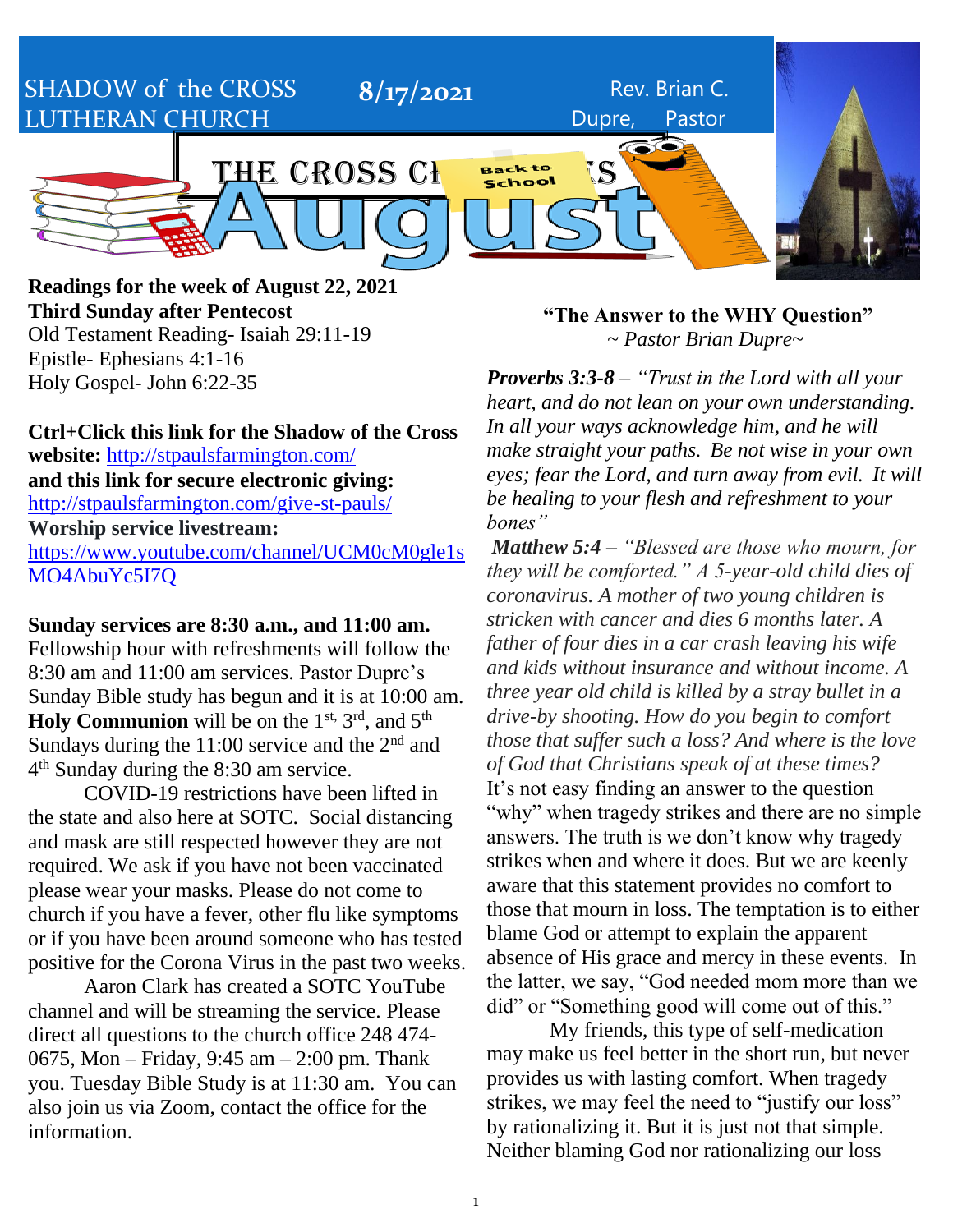satisfies the "why". One pushes us away from our Lord and creator while the other is merely a mask for our inability to understand and accept what has happened.

The sad truth is that tragic events happen because sin has come into this world and distorted all that God once called 'Good." This is the only answer to the "why" question. And not even the most Godfearing Christian is exempt from the effects of this sin-sick world. The sad truth is that bad things are going to happen to all of us. It is here that I must remind you that God did not promise any of us a life without hurt, sorrow, pain, illness or affliction.

But the glorious truth is that He has promised us that come what may, He will never leave us nor forsake us (Deut. 31:6, Joshua 1:5, Heb. 13:5) and will be with us always, even to the very end of the age (Mt. 28:20). He has also promised that for those of us who endure (remain faithful) and perseveres under trial, even unto death shall be given the crown of life (Jas. 1:12, Rev.  $2:10$ ).

Our hope and our joy can be found in these promises. Our joy is that regardless of what happens to us in this life, we will not endure it alone. Our joy is in the fact the Jesus Christ has conquered death so that we may have everlasting life. Our joy is that the death of those we love is not the end of the story, for all who believe that Jesus Christ is our Lord and Savior, who died for our sins and was resurrected so that we may no longer be a slave to death, shall be saved from death and shall be resurrected to eternal life with our King, He who created us.

What do you say to those grieving the loss of a loved one? What do you say when they ask "why"? Take them back to the cross. Remind them of these truths and promises that God has given us in His Word. And remind them that, "God so loved the world that He gave up His Son, so that whoever believes in Him would not perish, but have everlasting life" (John 3:16). God bless you all! The peace of the Lord be with you -Rev. Brian Dupre, Pastor, SOTC

#### **TELL ME HIS NAME** *~Merlin Fields~*

Tell me more about Jesus

Tell me more to help me see the light There's a reward for living under His guiding light There is a place for those who want to learn more about His Glory

Even those who only newly, have seen the light The great reward for knowing Jesus; is His knowledge of us, in our search for Him There can never be enough; He has done so much He sees and knows; those who seek to know Him more

There is one answer; He knew us long before we could see and love Him.

**YARN PAINTING** SOTC members are invited to join the ESL ministry for a yarn painting workshop during our ESL social group activity time on Tuesday, August 24th. Activity time is 12:30 pm - 2:00 pm. All materials are provided. Please RSVP by emailing the church office with time stamped no later than Sunday, August 22nd. I need to assure materials for everyone in attendance. We have room for 10 guest. Just write in the subject line: Your name and Yarn painting. Instructor: Margo Dupre

**2021 ALS Walk ……Team "Marc's Muscles"** SOTC we are gearing up for our 2021 ALS Walk to defeat ALS. We walk in memory of Ava Davis' son and Lexus Giddings father Marcus Davis. We walk and raise funds to support people that are fighting this terrible disease today. The funds are donated go to the ALS of Michigan. We keep it local to support our "People with ALS" (PALS). The funds help to purchase their medical equipment, like computers that assist them to communicate after they have lost their ability to speak and electric wheel chairs when they can no longer walk, and so much more. **The date is October 2, registration is at 10:30 am and the walk will begin at 11:00 a.m.** Due to COVID-19 we will not be walking at the Detroit Zoo as we had in the past but prayerfully we will next year. It will be **a virtual walk again this year and we will**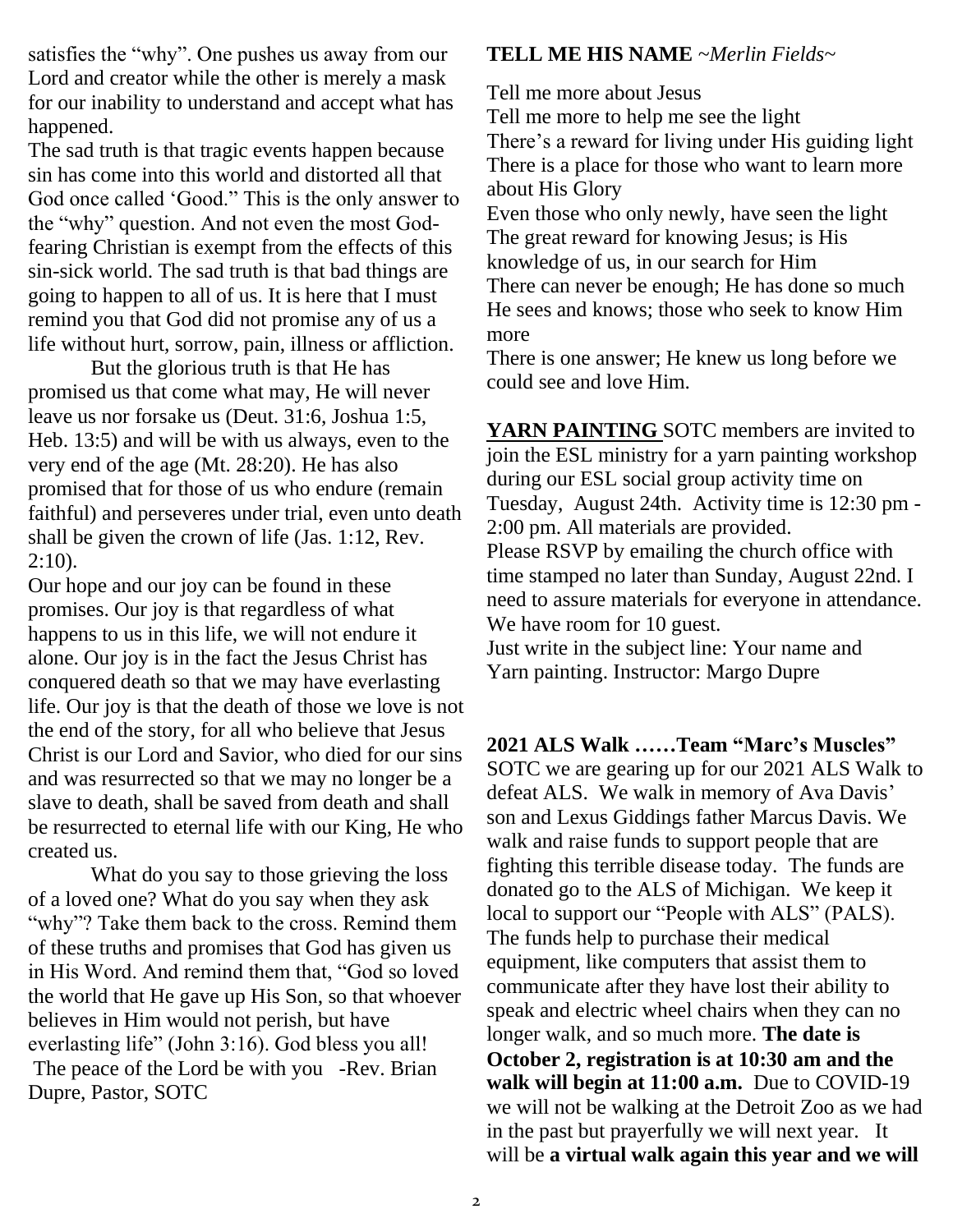#### **be walking around Shadow of the Cross**

**Lutheran** Church (lets pray for good weather again). Below you will find the link to register on line and/or donate for Marc's Muscles. Register as a walker or just support in spirit.

- [http://webmi.alsa.org/goto/Marcs\\_Muscles](http://webmi.alsa.org/goto/Marcs_Muscles)

or you can see Ava Davis, Myita Davis, Barbara Profit or call the church office. We hope to see you there!

#### **SOTC Zoom Account**

Any chairperson needing to use the Zoom account for their ministry, please contact the Church office. There is a sign-up sheet in the office to reserve your date and time.

#### **The SOTC International Friendship Cen. ESL**

If you know of others looking for an opportunity to study using their native language Bibles while practicing ESL, please give them information about the Tuesday, 11:30 study. At 12:30, we are enjoying social opportunities.

 It is our hope to move into our dedicated space this summer so that we can begin the Saturday program.

Thank you for continuing to pray for the International Friendship Center and the ESL ministry. Please share this information with others. Margo

#### **The National Youth Gathering**

The LCMS Youth Gathering is an event held every three years for youth of The Lutheran Church—Missouri Synod (LCMS) to spend time together in worship, God's Word, prayer, song, and service. The Gathering provides young people an opportunity to learn more about God, Christianity, and their Lutheran identity. This event is organized by LCMS Youth Ministry in Saint Louis, MO. The next Gathering takes place July 9-13, 2022, in Houston, TX. For more information you may contact Heather Rooker or Barbara Hatcher.



#### **(DATE CORRECTION)**

The Sunday School Dept. is having our first Sunday School Rally and we are so excited!! The rally is on September 11, 2021, 11:00 am until 3:00 pm. Our **Sunday School Rally** is for all ages and it is extended to our surrounding community. We want to share the love of Christ and tell how awesome He is. There will be carnival games, prizes, food and drinks. We will also give away book bags with school supplies to the school children. Please invite your family, friends and neighbors. Please join us

**Volunteers are needed** to man the carnival games and prize tables. We would like to give everyone a prize that participates in the games. **Donations are needed** for the prizes and school supplies. We will pass out flyers to our community. Flyers can be put on community bulletin boards, stores, and give them to your friends & neighbors. "*But when Jesus saw it, he was indignant and said to them, "Let the children come to me; do not hinder them, for to such belongs the kingdom of God." Mark 10:14 (ESV)* Sunday school is back and we are meeting in person on Sundays at 10:00 a.m. Our adult Sunday school will continue on Saturdays at 10:00 a.m. on Zoom and we hope to see you there. If you have any questions regarding our Sunday school please feel free to call any of the Sunday school staff, Dawn Kivimaki, Lori Smith, Lainia Burk, Shirley Bowden, Myita Davis, Roderick McClure, Barbara Profit or the church office 248-474-0675. The Zoom link will remain the same until further notice. [https://us02web.zoom.us/j/6176422508?pwd=Rzdp](https://us02web.zoom.us/j/6176422508?pwd=Rzdpd09PU05CWXZCU1NROEl4bll5dz09) [d09PU05CWXZCU1NROEl4bll5dz09](https://us02web.zoom.us/j/6176422508?pwd=Rzdpd09PU05CWXZCU1NROEl4bll5dz09) **Meeting ID:** 617 642 2508, **Passcode:** 648947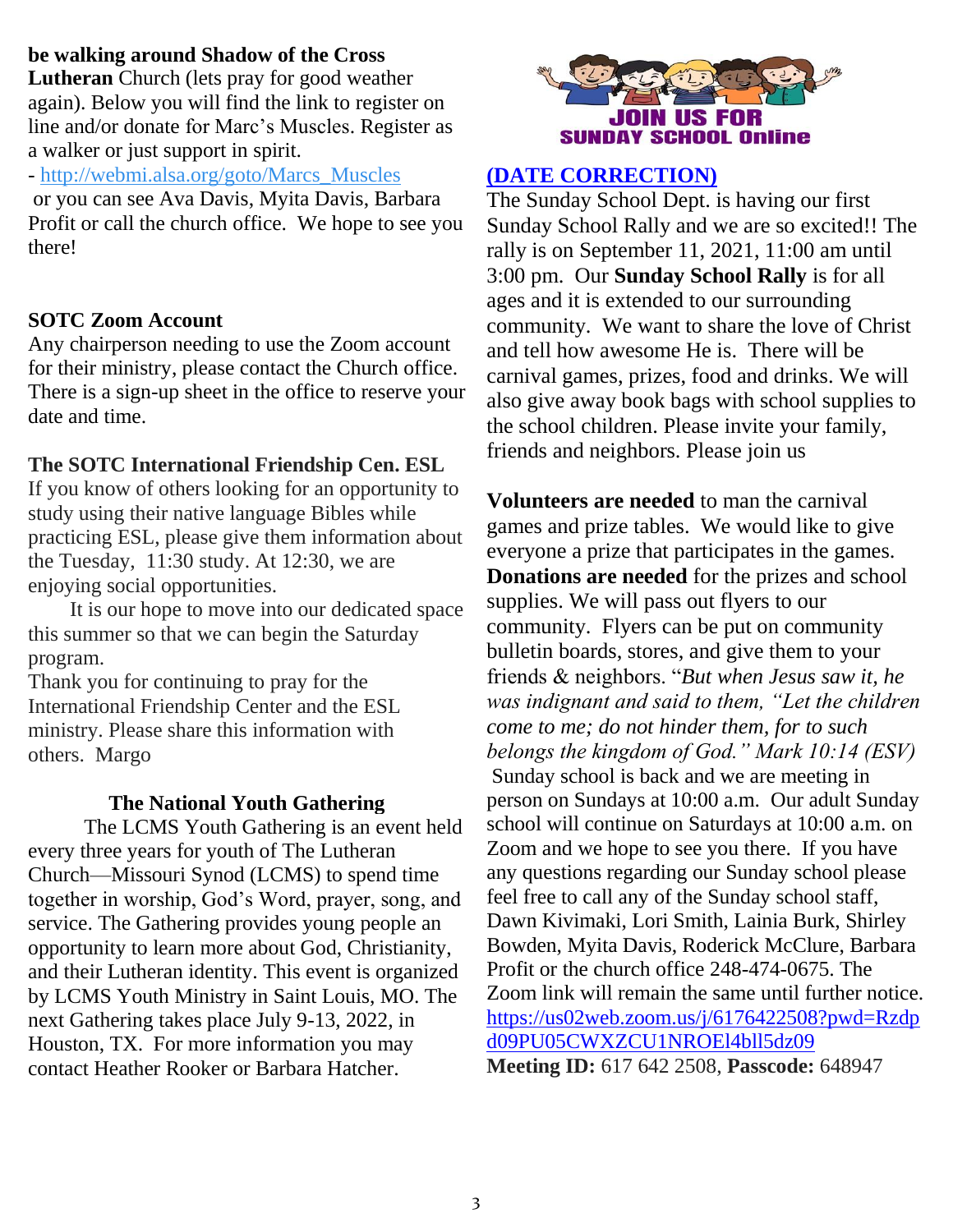#### **HOLY HUMOR**

#### **Spiritual One Liners**

\* Give God what's right - not what's left.

\* "Pray" is a four-letter word you can say anywhere - except in public schools.

\* Man's way leads to a hopeless end - God's way leads to an endless hope.

\* A lot of kneeling will keep you in good standing.|

\* He who kneels before God can stand before anyone.

#### **Bible Trivia:**

\* What was God's sign to Noah that he would never destroy the earth again? Answer: A rainbow \* How many brothers did Joseph have? Answer: 12 \* What did Jacob give Joseph that sparked jealousy from his siblings? Answer: A coat of many colors \* What did Joseph tell his brothers about his dreams that upset them? Answer: The dreams said he would become greater and rule over them. \* How did Moses' mother save him from the Egyptian soldiers? Answer: Put him in a basket in the river. \* Through what did God speak to Moses in the desert? Answer: A burning bush.

#### **A Message from the CDC on Covod-19**

**precautions:** (updated regularly) click link: [https://www.cdc.gov/coronavirus/2019](https://www.cdc.gov/coronavirus/2019-ncov/index.html) [ncov/index.html](https://www.cdc.gov/coronavirus/2019-ncov/index.html) COVID Data Tracker

Find maps and charts tracking cases, deaths, and trends of COVID-19 in the United States, updated daily by 8 pm ET.

New Vaccination and Case Trends tab displays trends in people receiving at least 1 dose of vaccine and being fully vaccinated along with trends in cases, by age group. Users can now filter all maps on County View tab to display only metropolitan counties or only non-metropolitan counties

#### **COVID Data Tracker Weekly Review**

An interpretive summary of this week's data COVID Data Tracker Weekly Review Thumbnail How Do I Find a COVID-19 Vaccine?

COVID Data Tracker Weekly Review Thumbnail Your Community. Stay up to date on the latest data in your community at the state and county level.

#### **County View**

Track cases, deaths, hospitalizations, and more for your community.

Community Profile Report

View key indicators for all regions, states, corebased statistical areas, and counties across the US.

Community Profile Report -

Forecasting

See expectations for case increases or decreases for your state and across the US

**Publisher's note:** If you have information, prayer request, something you would like to share with your church family, a poem, a song, a scripture, a picture of something that puts a smile on your face, please send it to Ava's email

[sotclutheran.officemanager@gmail.com](mailto:sotclutheran.officemanager@gmail.com) or Dawn's email [sotclutheran.secretary@gmail.com](mailto:sotclutheran.secretary@gmail.com)

Information for the Newsletter, please submit by the 20th of each month for the following month's publication. Thank you and Blessings!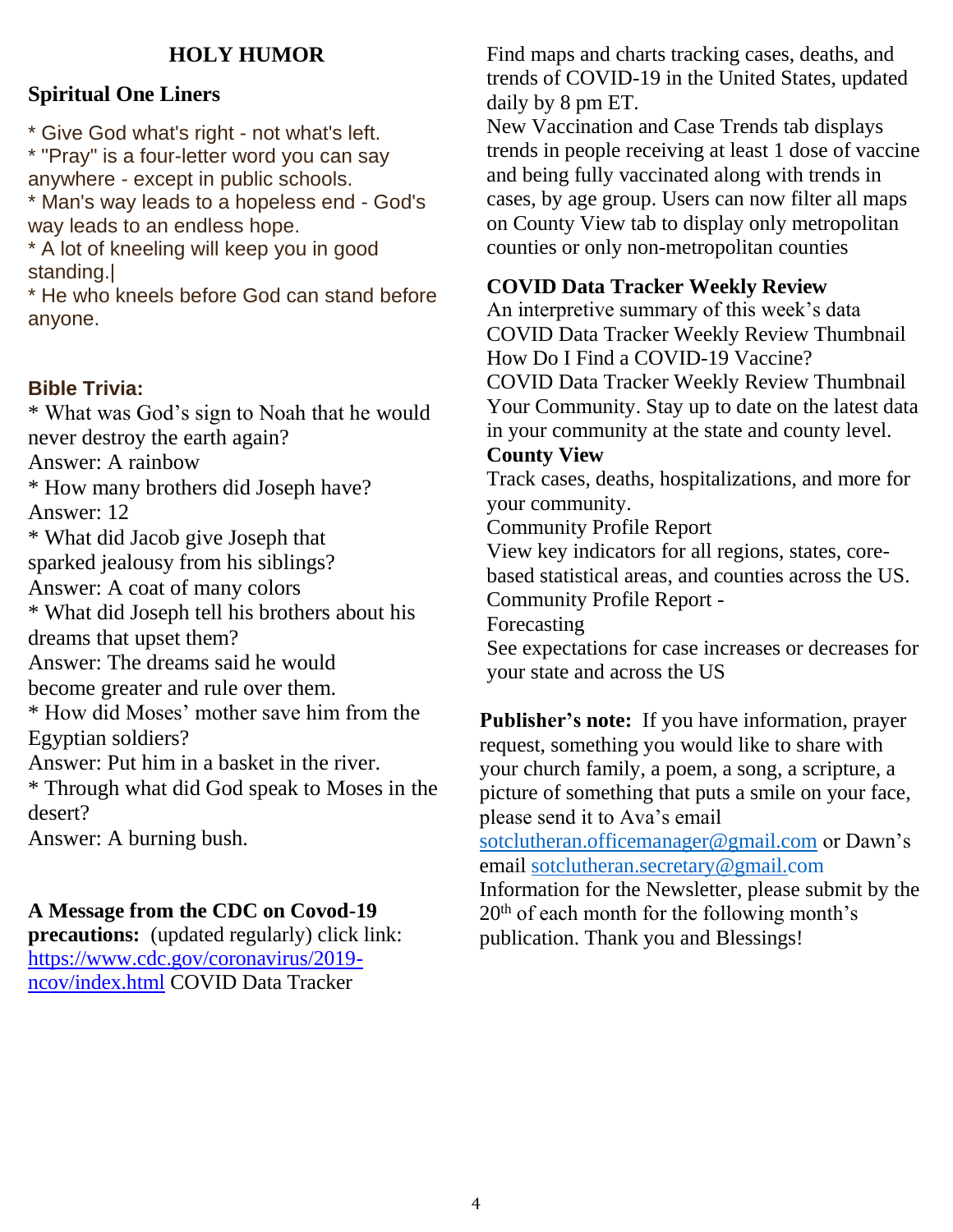**LCMS Youth Gathering…..**The LCMS Youth Gathering is a major event that brings together 25,000+ Lutheran youth and adults every three years, and next year's Gathering is going to be in Houston, Texas. This event is open to all youth who will be age 14-19 as of July 9, 2022, which typically means that if you are finishing grade 7-11 right now, you probably qualify to attend.

### **SHADOW OF THE CROSS YOUTH FELLOWSHIP CALENDAR**

Sunday, August 29 – Assist with Worship Service Sunday, October 31 – Assist with Worship Service TBD: Fund-raising Schedule for National Youth Gathering–July 9-13, 2022 Houston,Texas TBD: Meetings – with other Lutheran Churches

**Regarding the Pledge…..** You can make your pledge in as many payments as you like but please have them paid by the end of this year. The weather is going to start getting bad and we would like to have the work done. Thank you for your pledges!!

### **Roof Repair/AC Pledge Drive July Report THANK YOU!!**

1. Total amount of pledges: \$14,120.00 of our \$50,000.00 goal.

2. Actual Funds Received (as of 7/13/21): \$6,880.00

### **PLEDGE COMMITMENTS – Roof/AC**

Jeanette Adams George and Kay Barnes Carole Boulware John Burhop Brenda Clavon Ava Davis Pastor and Margo Dupre Doug Eiben Shirley Eiben Herb and Nancy Engling Timothy and Clare Engling Merlin Fields Nancy Faith Veronica Green Barbara Hatcher

- Herschel and Angie Hembree Joyce Hilpert Robb Howell Bob and Mary Jo Keller James and Dawn Kivimaki Russ and Lindsay Lapworth Ann Little Sharon Martin Dorothy McClure Roddy McClure Patricia Melton Ruth Palmer Mary Rooker Steve and Heather Rooker
- John Rousseau Lola Sample Diane Smith Felicia Smith Ronald and Carol Smolka Joe and Sandy Soukup Norma Speier Dorothy Tankard Ellis Threadcraft Daniel and Connie **Strausberg** William & Robin Ward Chester & Linda Wilcoxson Charleen Woodfield

This list will be updated as pledges come in. Thank you!